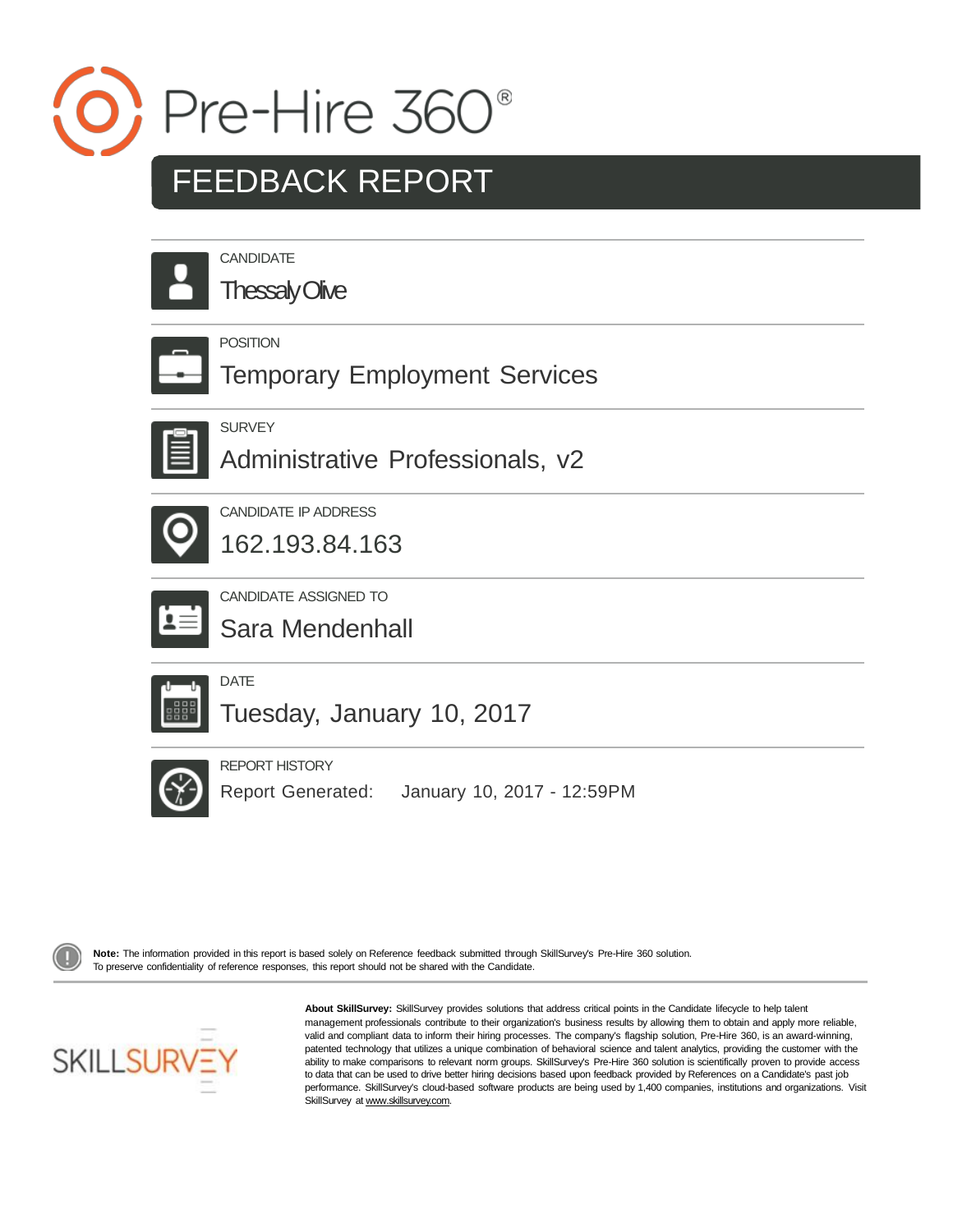EXECUTIVE SUMMARY OF REFERENCE FEEDBACK



#### **PREDICTIVE ANALYTICS**

Numerous criterion-related validity studies conducted by the SkillSurvey analytics team who followed tens of thousands of new hires for an average of 21 months reveal that two factors - Reference response rate and overall average numeric rating - are statistically predictive of turnover for cause within a year of hire. These two factors are shown below.



#### **COMPETENCY CLUSTER SUMMARY**

The Candidate's References rated him/her on job-specific behaviors which are grouped into a Competency Cluster. Below is a summary of the average ratings for each Competency Cluster. The job-specific behaviors that make up each Competency Cluster can be found in a later section of this report. If at least two of the Candidate's managers provided feedback, a "Managers Only" bar (in orange) is displayed.



#### **AVERAGE RATING BY REFERENCE**

The feedback from each Reference is presented in order by average numeric rating (shown at the end of the bar).

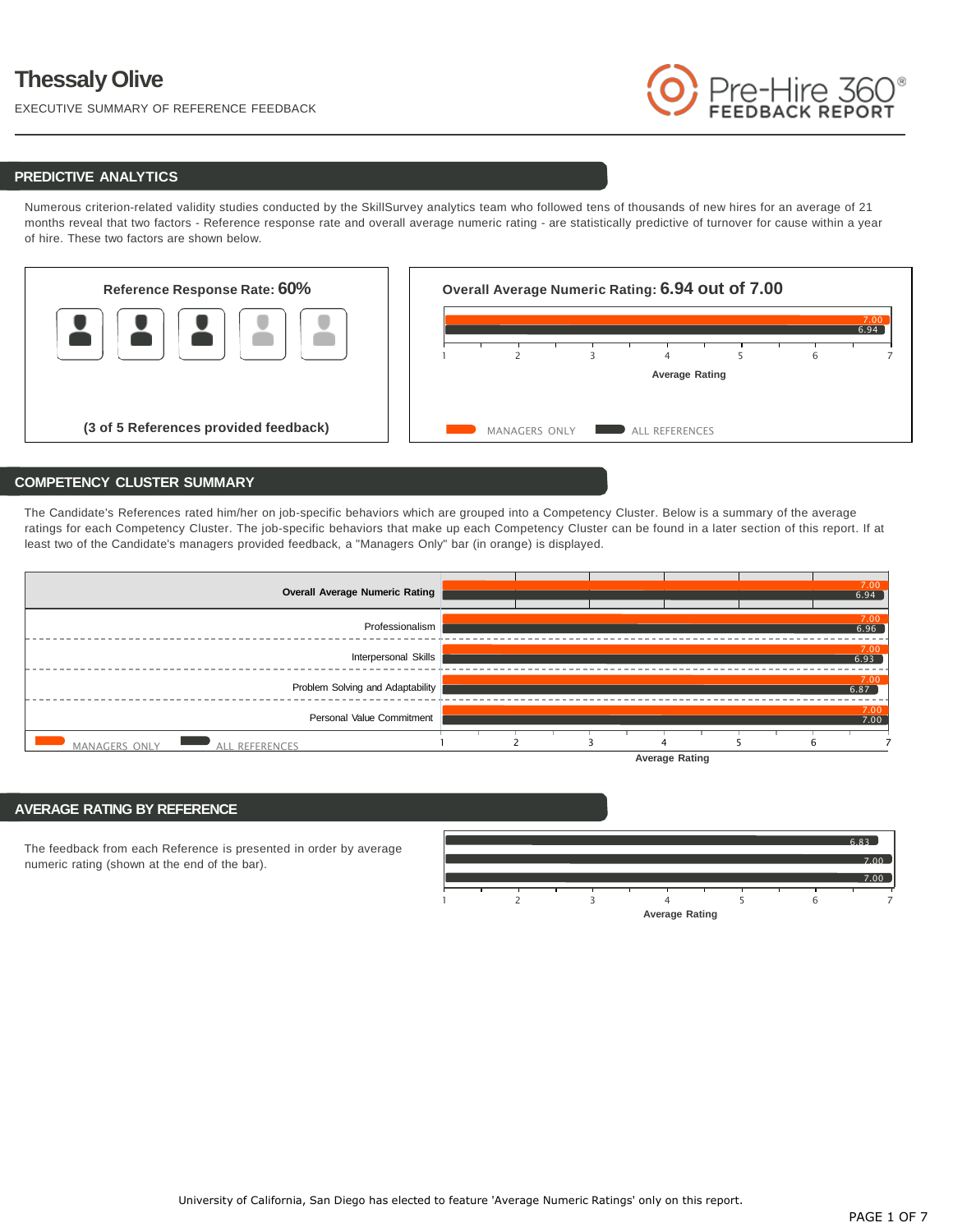EXECUTIVE SUMMARY OF REFERENCE FEEDBACK



#### **REFERENCE COMMENTS**

Each Reference had the option of entering open-ended text comments on the Candidate's work-related areas for improvement and strengths. A horizontal line separates comments provided by different References. **Note:** comments are verbatim as provided by References.

#### **WORK-RELATED STRENGTHS:**

1. Knowledge of work: Thessaly brings extensive experience in office management and day to day operations. 2. Highly flexible and eager to learn: She can join any kind of team and become an effective team player. 3. Effective decision maker and problem solver.

1. Thessaly is proficient in all aspects of technology and independently learns new systems (and technology), without being asked, in order to create reports or other tools to better assist her manager and the job position. 2. Thessaly is willing to help other colleagues in different departments, at all levels, no matter what is outstanding with her own tasks & priorities; willing to assist and go the extra mile under tight time constraints, which may cause her to stay late to get her own work finished. 3. Always positive and worked with a smile on her face every day; and not involved in "office drama" or other negativity.

Cooperation, Communication, Dedication.

#### **WORK-RELATED AREAS FOR IMPROVEMENT:**

1. Improve the networking skills: Expanding the communication across various levels of the organization would benefit Thessaly's performance. 2. Advanced training in a few areas: Examples include modern solutions for project management, accounting, etc. 3. Take up more leadership opportunities.

1. Always keeps professional life separate from home life. 2. Sets realistic expectations with managers trying to force a "deadline" which might not be realistic and causes her more unnecessary stress. 3. Don't try to do everything for everyone but rather teach and let that person attempt to do task.

I have no comments.

#### **TIMELINE**

| User Submitted Candidate:<br>Candidate Response Time: 0.71 Business Days              | January 09, 2017 - 05:56PM (CST) | Candidate Submitted References:<br>Median Reference Response Time: 0.02 Business Days | January 10, 2017 - 10:56AM (CST) |
|---------------------------------------------------------------------------------------|----------------------------------|---------------------------------------------------------------------------------------|----------------------------------|
|                                                                                       | 0.71 Calendar Days               |                                                                                       | 0.02 Calendar Days               |
| Report First Ready to be Finalized:<br>January 10, 2017 - 12:33PM: 0.78 Business Days |                                  | <b>Report First Finalized:</b><br>January 10, 2017 - 12:59PM: 0.79 Business Days      |                                  |

University of California, San Diego has elected to feature 'Average Numeric Ratings' only on this report.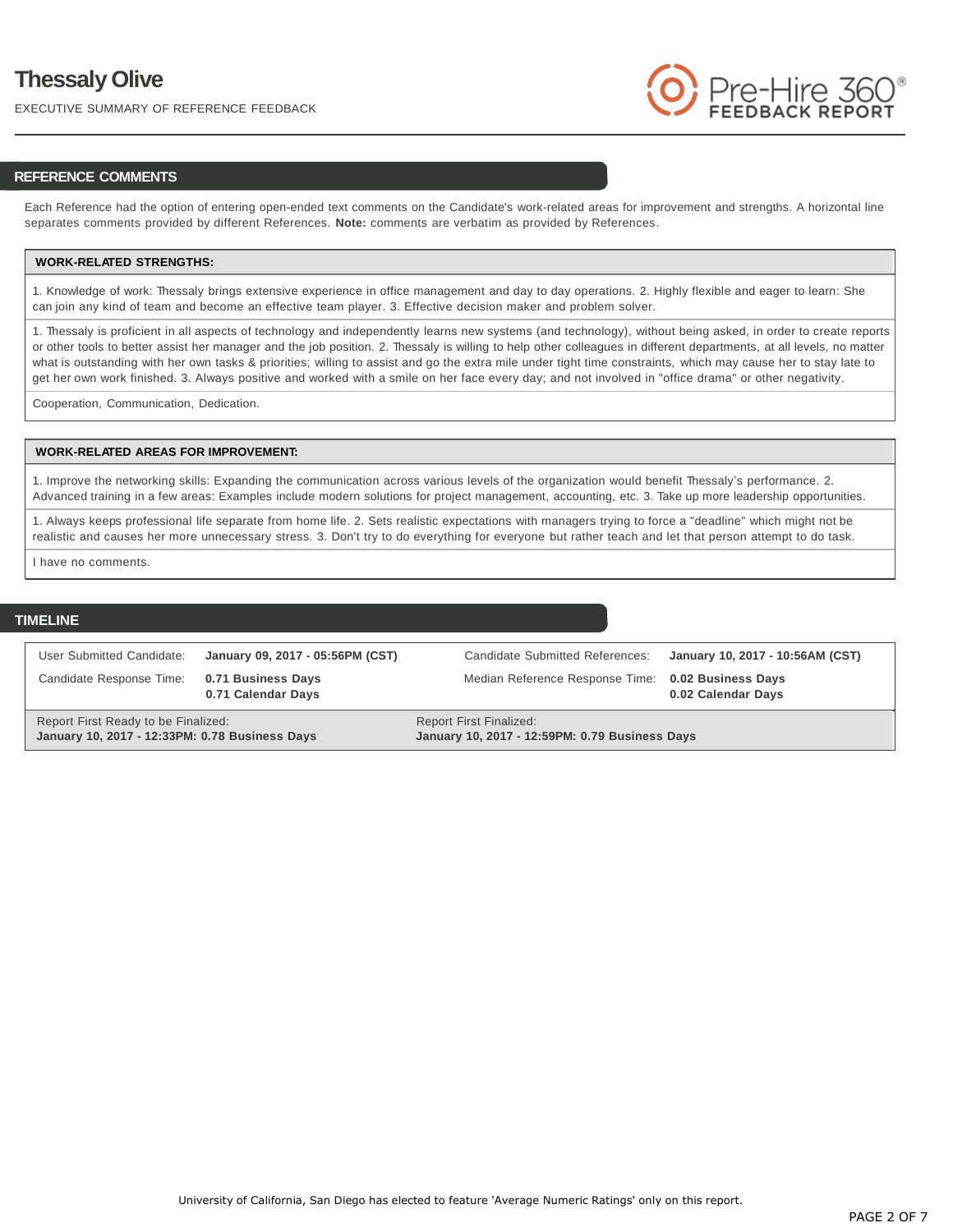EXECUTIVE SUMMARY OF REFERENCE FEEDBACK



#### **BEHAVIORAL QUESTIONS BY COMPETENCY CLUSTER**

The section shows the average numeric ratings by competency cluster, such as "Interpersonal Skills". If at least two of the Candidate's managers submitted feedback, a "Managers Only" bar (in orange) is displayed.

The number in the column labeled "R" next to the behavioral question shows the range or difference between the highest and lowest rating submitted by the References for the behavior. Example with 3 References: Reference 1 rated a '7' on a behavior, Reference 2 rated a '6' on this same behavior, and Reference 3 rated a '5' on this same behavior.  $R = 2$  (highest rating submitted minus lowest rating submitted, or  $7 - 5 = 2$ ).

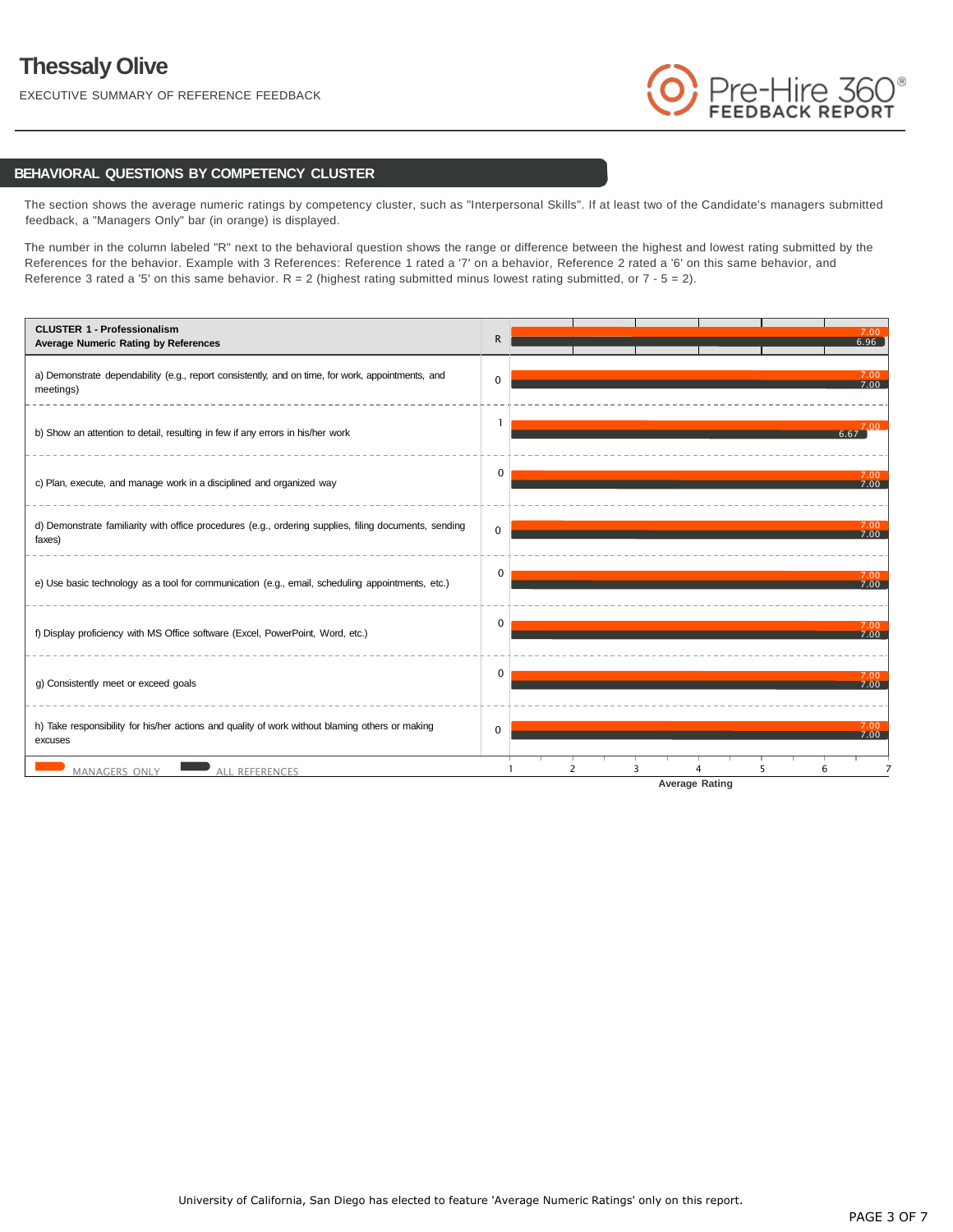EXECUTIVE SUMMARY OF REFERENCE FEEDBACK







University of California, San Diego has elected to feature 'Average Numeric Ratings' only on this report.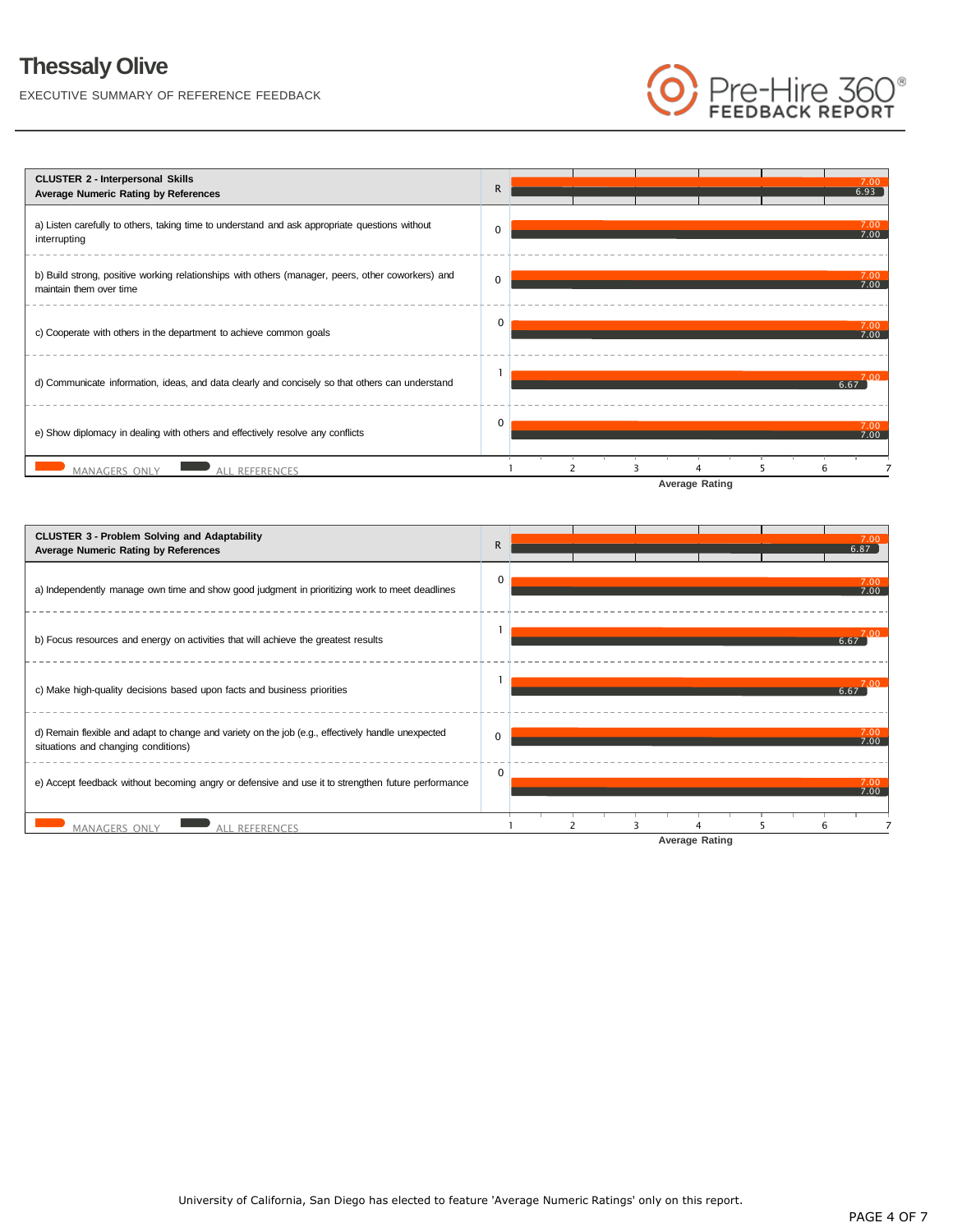EXECUTIVE SUMMARY OF REFERENCE FEEDBACK



### **ADDITIONAL REFERENCE FEEDBACK**

This section shows the responses by References to the following two questions.

| Yes: | 3/3 | (100%)  |
|------|-----|---------|
| No:  | 0/3 | $(0\%)$ |

#### **2. "Would you work with this person again in the future?"**

| Yes: | 3/3 | $(100\%)$ |
|------|-----|-----------|
| No:  | 0/3 | $(0\%)$   |

\*Based on responses from over 1 million References, 99.2% answered 'yes' to this question.

re-Hire 3<br>FEDBACK REP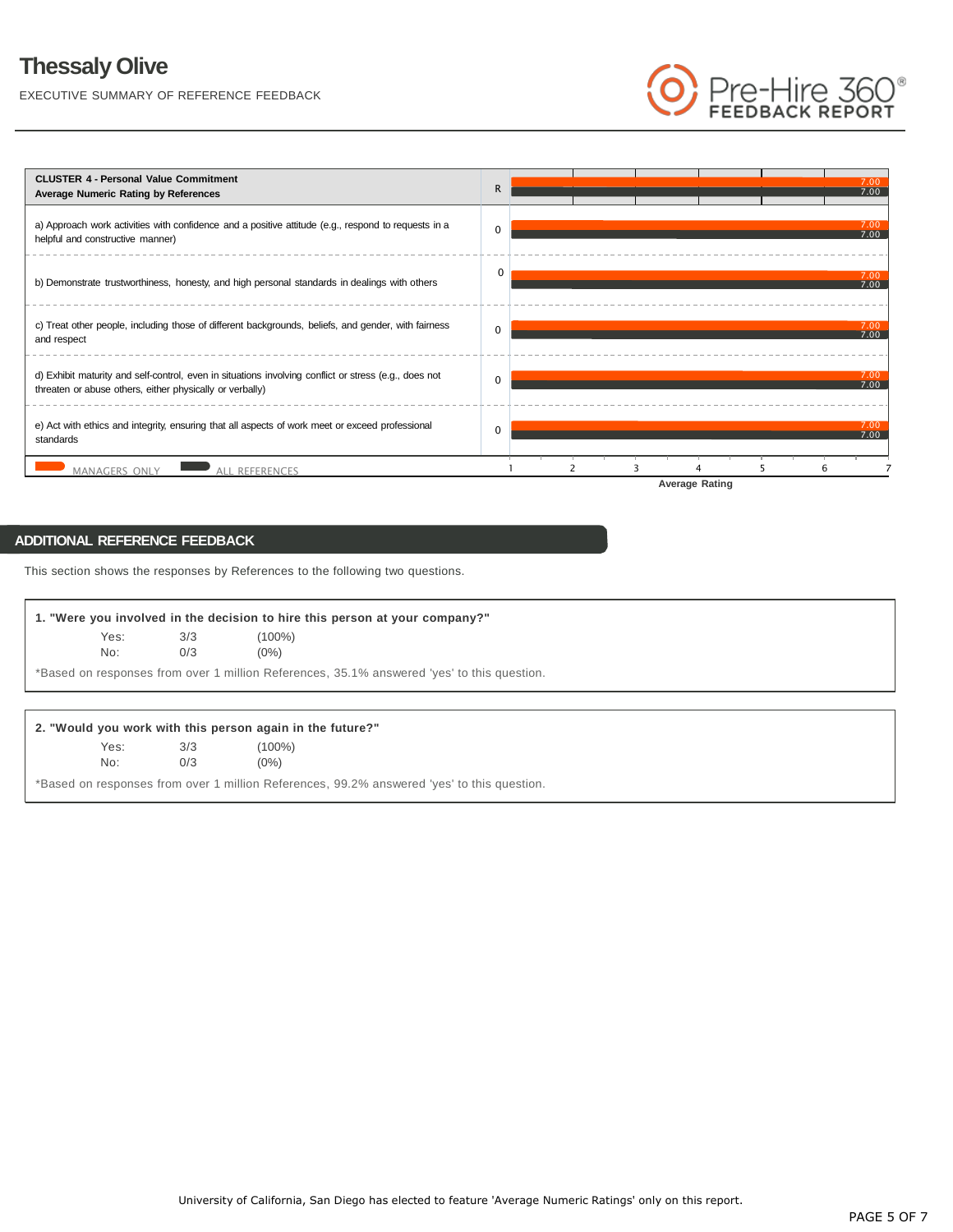EXECUTIVE SUMMARY OF REFERENCE FEEDBACK



#### **REFERENCE CONTACT INFORMATION**

Candidates initially submit information about their References, such as the nature and duration of their work relationship with them. If a Reference has changed any information supplied by the Candidate, the text of the information that was changed will appear in red font in this section. You may choose to discuss any text in red font with the Candidate.

The symbols indicating survey completion status of the Reference are as follows:

- Solid green checkmark ( ): the Reference submitted his/her survey feedback responses prior to the time that the report was finalized by the ✔ end user.
- Hollow checkmark outlined in black ( $\mathcal{O}$ ): the Reference submitted his/ her survey feedback responses after the Candidate report was finalized, so this Reference's feedback is not included in the report. Re-finalize the report to include this Reference's feedback.
- The word "NO" in red font ( **NO** ): the Reference has not submitted his/her survey feedback responses.

| <b>MANAGER</b>                                             | <b>MANAGER</b>                              | <b>MANAGER</b>                                                                                  |
|------------------------------------------------------------|---------------------------------------------|-------------------------------------------------------------------------------------------------|
| Mr. Percy Noir (Dr. / Mr.                                  | Mr. Brandonwell Stark                       | Ms. Sojourner Templeton (Mrs.                                                                   |
| Percival Noir)                                             | <b>Company: Knope, Patel, Hollis &amp;</b>  | Sojourner Templeton)                                                                            |
| <b>Company: Mantis &amp; Pray</b>                          | Golightly                                   | <b>Company:</b> Tigris & Euphrates, Inc.                                                        |
| Reference Job Title: Head of Operations                    | Reference Job Title: Attorney               | Reference Job Title: Vice                                                                       |
| Relationship: Manager                                      | <b>Relationship: Manager</b>                | President/General Counsel                                                                       |
| <b>Phone#: Work: 858-000-0000</b>                          | Phone#: Work: 419-000-0000                  | Relationship: Manager                                                                           |
| Email: pnoir@mantisandpray.com                             | Email: brandonw@starkandassociates.com      | Phone#: Work: 614-000-0000                                                                      |
| <b>IP Address: 12.175.71.50</b>                            | <b>IP Address:</b>                          | Email: soj.templeton@cbc-companies.com                                                          |
| Completed: 1/10/2017 11:19:12 AM (0                        | Completed: (No)                             | <b>IP Address: 68.22.157.31</b>                                                                 |
| Business day, 0 Calendar day)                              | Candidate Job Title:                        | Completed: 1/10/2017 12:33:47 PM (0)                                                            |
| Candidate Job Title:                                       | Dates: 11/01/1989 To 08/25/1990 (0 years,   | Business day, 0 Calendar day)                                                                   |
| Dates: 08/04/2016 To 01/10/2017 (0 years,                  | 10 months)                                  | Current Company: CBC Companies, Inc.                                                            |
| 5 months)                                                  | <b>Address: Bucyrus, Ohio United States</b> | Candidate Job Title:                                                                            |
| Address: San Diego, California United<br><b>States</b>     |                                             | Dates: 08/14/2003 To 06/14/2005 (1 year,<br>10 months)                                          |
| Does Reference/Referee want to be                          |                                             | <b>Address: Columbus, Ohio United States</b>                                                    |
| informed of professional development<br>opportunities?: No |                                             | Does Reference/Referee want to be<br>informed of professional development<br>opportunities?: No |

| <b>NON-MANAGER</b>                                     | <b>NON-MANAGER</b>                                                   |  |  |
|--------------------------------------------------------|----------------------------------------------------------------------|--|--|
| Ms. Catt Bengali                                       | Mr. Oswald Gauge                                                     |  |  |
| <b>Company:</b> League of Bodhisattva                  | Company: Angkor Wat, LLC.                                            |  |  |
| Reference Job Title: Special Projects<br>Administrator | Reference Job Title: Manager Surface<br>Mine Planning Relationship:  |  |  |
| <b>Relationship:</b> Peer (or Colleague)               | Coworker Phone#: Work: 304-                                          |  |  |
| <b>Phone#:</b> Work: 614-000-0000                      | 000-0000                                                             |  |  |
| Email: cattbengal@lobodhisattva.com                    | Email: ogauge@aw.com                                                 |  |  |
| <b>IP Address:</b>                                     | <b>IP Address: 198.190.186.6</b>                                     |  |  |
| Completed: (No)<br>Candidate Job Title:                | Completed: 1/10/2017 11:20:05 AM (0<br>Business day, 0 Calendar day) |  |  |
| Dates: 08/26/1990 To 02/23/1993 (2 years,              | Current Company: Arch Coal, Inc.                                     |  |  |
| 6 months)                                              | Candidate Job Title:                                                 |  |  |
| <b>Address: Columbus, Ohio United States</b>           | Dates: 11/10/1997 To 06/20/2002 (4 years,<br>7 months)               |  |  |
|                                                        | Address: Morgantown, West Virginia United<br><b>States</b>           |  |  |
|                                                        |                                                                      |  |  |